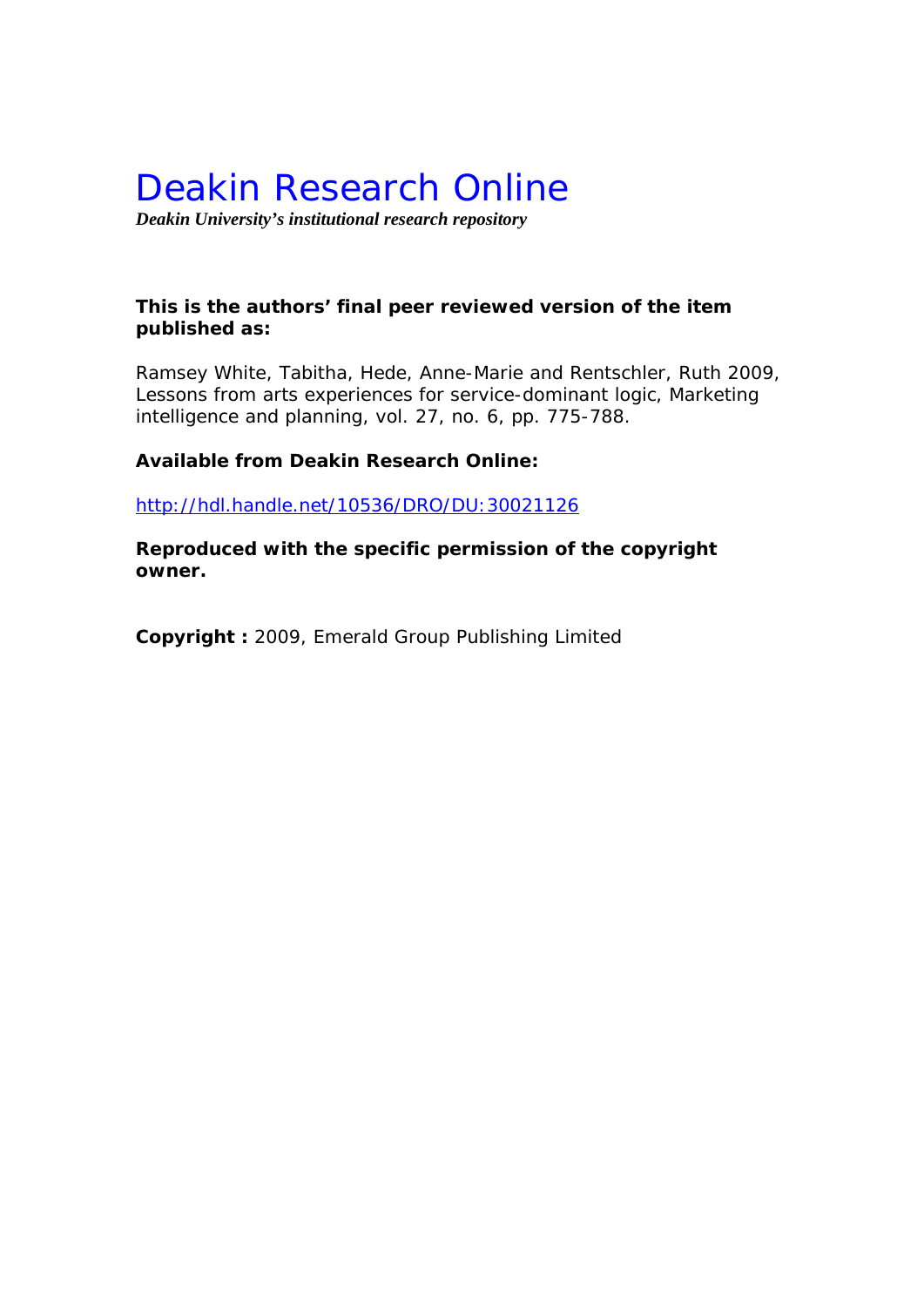### **Lessons from arts experiences for service-dominant logic**

**Tabitha Ramsey White,** *Centre for Leisure Management Research, Faculty of Business and Law, Deakin University, Burwood, Australia*

**Anne-Marie Hede,** *Centre for Tourism and Services Research, School of Hospitality, Tourism and Marketing, Faculty of Business and Law, Victoria University, Melbourne, Australia*

**Ruth Rentschler,** *School of Management and Marketing, Deakin University, Burwood, Australia*

#### **Acknowledgements**

The authors would like to acknowledge VicHealth for their support of this project.

#### **Abstract**

**Purpose** – The purpose of this paper is to consider whether art experiences can inform service-dominant logic (SDL) discourse through an exploration of the co-production and cocreation processes of art experiences.

**Design/methodology/approach** – Empirical knowledge gained about art experiences is analysed to identify emergent themes about co-production and co-creation. Four modes of qualitative data collection are employed: research participant diaries, photo elicitation, in depth interviews and focus groups.

**Findings** – Key findings are there are three stakeholders involved in the co-creation of art experiences, which all have critical and different roles; co-creation and co-production are both temporally based and evolving and there are points where they interact and intersect; and high levels of engagement in co-production enhance individuals' contribution to the cocreation of positive value and make their participation in future co-production opportunities more likely.

**Research limitations/implications** – The paper is exploratory and not a general population study. The methodology and sample of participants employed do not allow for the generalisation of the findings to the broader population.

**Practical implications** – Organisations may benefit from devising strategies to encourage greater dialogue and connection between all stakeholders involved in co-production and cocreation. The higher the level of individuals' co-production of art experiences the greater likelihood of positive value being co-created. Furthermore, the greater the possibility of individuals engaging in other co-production experiences in the future. While individuals are attracted to co-production possibilities, there are factors that are external to an experience that can act as either barriers to or facilitators of co-production, and that consequently impact on co-creation.

**Originality/value** – There is little extant research that explores the applicability of art experiences to SDL. This paper is significant in that it employs empirical research methods to develop knowledge on the topic. Furthermore, this paper is innovative in that it seeks to see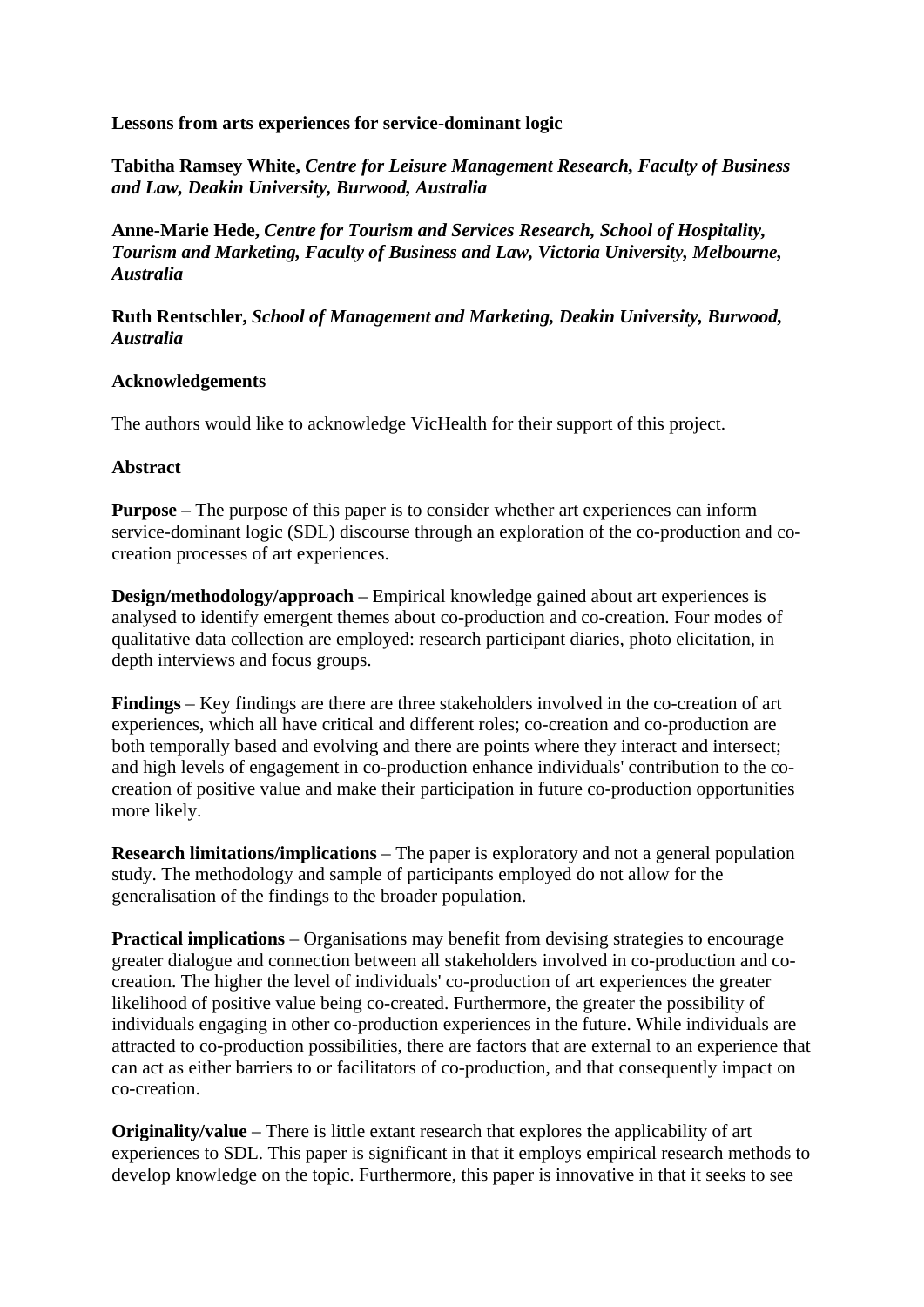whether the art experiences can inform generic marketing models, rather than whether generic marketing models can inform arts marketing.

**Keyword(s):** Arts; Marketing; Marketing models; Relationship marketing.

# **1 Introduction**

Marketing theory is currently experiencing a paradigm shift. Marketing theory is being reshaped by service-dominant logic (SDL; Vargo and Lusch, 2004). Within this paradigm, consumers are thought to be actively involved in the co-production of their consumption experiences and in the co-creation of the value that can be derived from those experiences (Etgar, 2008; Lusch and Vargo, 2006; Rowley *et al.*, 2007; Saren, 2007; Vargo and Lusch, 2004). Co-creation occurs when consumers contribute to determining the perceived value of an organisation and its offerings. Co-production occurs when consumers actively contribute to the production of goods or services. Consumers and organisations are the beneficiaries of both co-production and co-creation. In addition, SDL recognises that consumption is not only based on a simple exchange related to goods or services on offer, but also it is based on a complex exchange where consumption is experience based. Why and how consumers engage in and experience co-production and how they co-create the value derived from those experiences is a critical issue for organisations (Etgar, 2007). While in some quarters SDL is being commended as a new paradigm for marketing, it is still relatively embryonic in its development, particularly, when compared to other marketing orientations. Thus, further analysis and discussion of SDL is warranted across a range of consumption experiences to explore its relevance to the field of marketing.

Given that art[1] is experience-based (Boorsma, 2006), it is likely that developing an understanding of individuals' perceptions of their art experiences[2] may be beneficial in informing SDL. Thus, this paper explores individuals' perceptions of art experiences with a view to inform SDL theory and practice. This paper focuses on individuals' perceptions of coproduction and co-creation and the interactions, intersections and points of difference of the co-production and co-creation of art experiences.

This paper is organised in the following way. The fundamental principles of SDL are presented, followed by a discussion of the position taken in this paper that art is an experience rather than a product. The research question and objectives are then posited and the method used to examine them is detailed. The findings and a discussion of them are then presented, with the theoretical and practical implications noted and the limitations of the study acknowledged. The paper concludes with recommendations for further research.

# **2 Background**

"Organizations, markets, and society are fundamentally concerned with exchange of service – the applications of competences (knowledge and skills) for the benefit of a party" (Lusch and Vargo, 2008, section Home, para 1). This is the premise upon which Vargo and Lusch (2004) have developed their service-dominant logic. While SDL is now more widely acknowledged as being a valid lens through which to view marketing, originally Lusch and Vargo's perspective on marketing had its critics (Schembri, 2006). As "co-creation" and "coproduction" were initially used synonymously requests for clarification about SDL, particularly about the differences between co-production and co-creation, were the impetus for debate and further discussions (Etgar, 2008).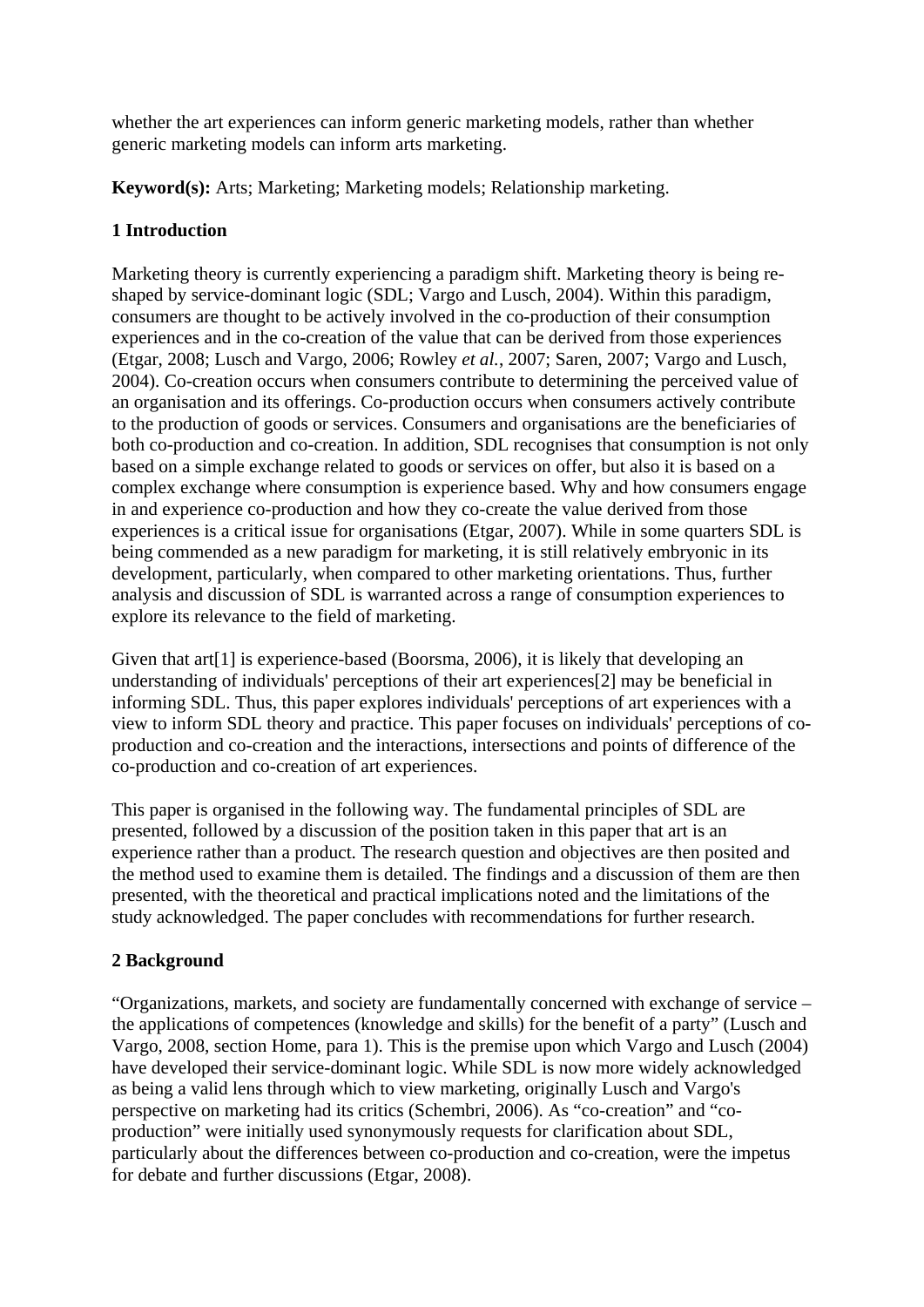Recently, there is a different understanding of co-production and co-creation from that initially proposed by SDL. Co-creation is when consumers contribute to the creation of the value of organisations and their offerings. It begins with the premise that the value of the transaction between suppliers and consumers "can only be created with and determined by the user in the 'consumption' process" (Lusch and Vargo, 2006, p. 284). Thus, co-creation of value for suppliers and consumers occurs during consumption; it is mediated by the product that is on offer. This is described as the value-in-use (Lusch and Vargo, 2006). Coproduction, however, is a component of co-creation. Lusch and Vargo (2006, p. 284) explain that co-production:

[...] involves the participation in the creation of the core offering itself. In co-production, consumers are actively involved in the production of the organisation's offerings. Coproduction can occur through shared inventiveness, co-design, or shared production of related goods, and can occur with customers and any other partners in the value network.

Thus, co-production occurs during the production stage – before the consumption stage (Etgar, 2008).

Co-creation and co-production are both components of relationship marketing (Gummesson, 2008; Rowley *et al.*, 2007) in which organisations view consumers as critical assets and attempt to build strong ongoing relationships with them in order to create value for each other (Rowley *et al.*, 2007; Saren, 2007). In relationship marketing, service is connected to consumers' experiences with the organisation and its offerings (Gummesson, 2008; Prhlahad and Ramaswamy, 2000; Rowley *et al.*, 2007; Schembri, 2006; Vargo and Lusch, 2006). The offering may be tangible or intangible. In this context, consumption is experiential. Holbrook and Hirschman (1982, p. 132) describe this as "phenomenological in spirit […] a primarily subjective state of consciousness with a variety of symbolic meanings, hedonic responses, and esthetic criteria". Holbrook and Hirschman's (1982) position, which referred to art experiences, echoes that of Dewey (1958). Dewey (1958) proposed that the consumption of art is an experience, which involves both tangible and intangible components, rather than a product. He posited that artists and recipients of art (hereafter referred to as recipients) have active relationships with works of art that result in the art experience.

Contemporary arts marketing academics have revisited Dewey's work and view art as an experience of artists and/or recipients (Jackson, 1998, p. 282; Sigurjonsson, 2005, p. 283; Fillis, 2004, p. 408; Bamford, 2006, p. 206). Each experience of art is unique due to the unique relationship between each individual (both artist or recipient) and the work of art. This idea is explained by Fillis (2004, p. 127) using the example of an experience with a painting:

Artistic consumption centres around the artist and the product. Each time a painting is "consumed" by a different observer, a different subjective experience occurs. The meaning assigned to the painting changes, although its physical composition remains constant. Ultimately each cultural consumer obtains a unique set of intellectual and emotional reactions from the experience.

Relating her comments to Dewey's proposition, Boorsma (2006, p. 75) argues that as "art production and consumption are essentially communicative acts", both artists and recipients play a role in the co-production of art experiences and the co-creation of their value. She further argues that the art experience involves both the creation and reception of a product of art, recipients should not be viewed as passive audiences, but as active participants in the co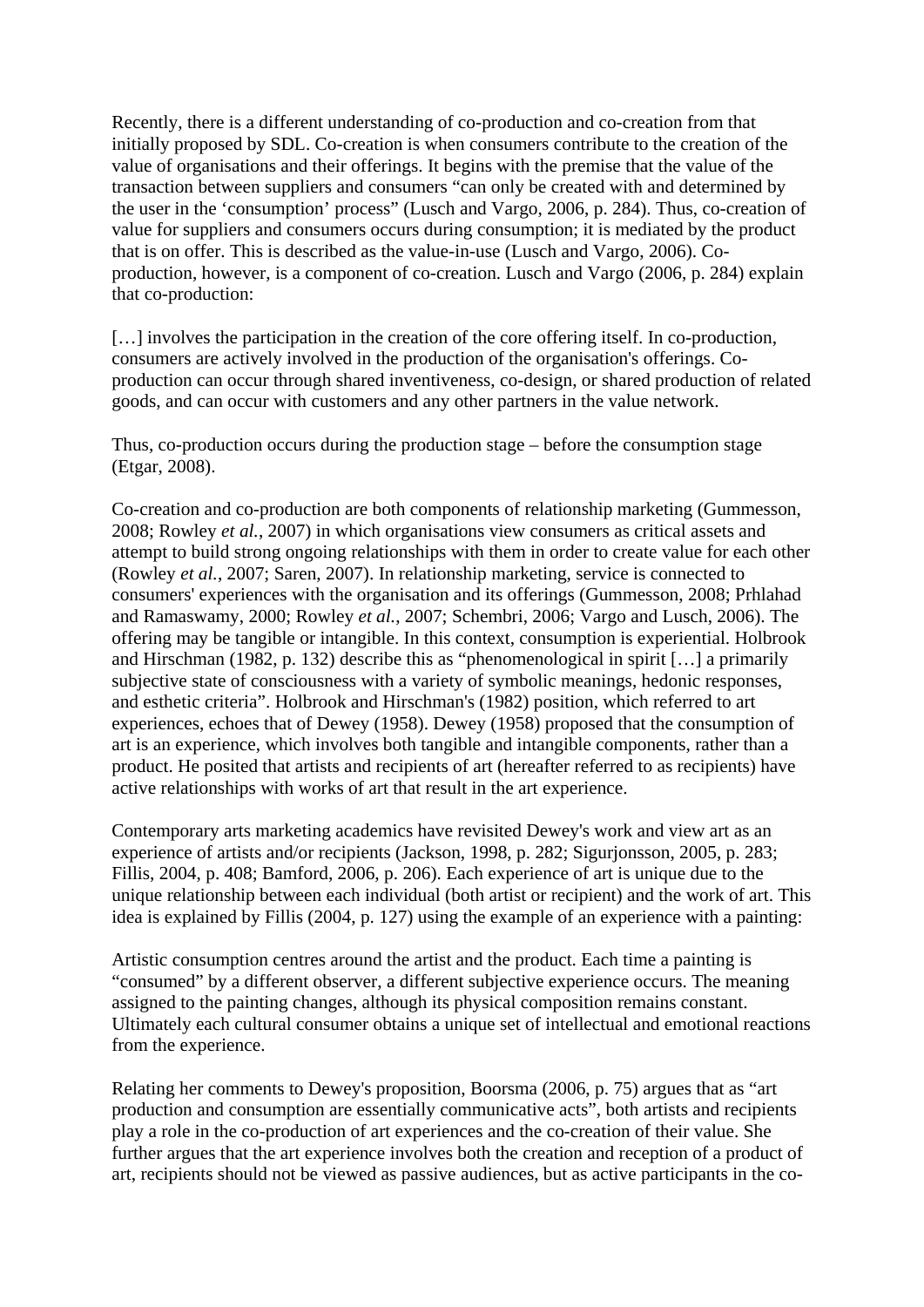production of the art experience. As such both artists and recipients are co-producers of the art experience, but recipients are not necessarily a co-producer of the art product in terms of its form (Boorsma, 2006, p. 85). Thus, Boorsma suggests that SDL is relevant to the marketing of the arts, and while she did not undertake primary research, her review of empirical projects on related topics, indicate that further research is warranted on the synergy between SDL and the consumption of art. We heed this call for further research. The question guiding this study is therefore: Can an examination of individuals' perceptions of their art experiences assist to inform SDL theory? Thus, this paper is not about whether generic marketing models and strategies can be applied to the marketing of art experiences. Rather, it explores whether art experiences can inform generic marketing theory and practice. The research objectives were to:

- Identify the various stakeholders involved in the co-production and co-creation of art experiences and explore their roles.
- Explore the interactions, intersections, and points of difference between co-production and co-creation as they occur in art experiences.
- Explore the implications of individuals' perceptions of co-production and co-creation for art organisations.
- Determine what, if any, lessons can be learnt for the benefit of SDL by obtaining a greater understanding of arts experiences.

# **3 Method**

This paper emphasises the perspective of the research participants (hereafter referred to as participants) with regard to how they understand their art experiences and the ways they engaged in these experiences. In this way we gained in depth *a posteriori* knowledge about art experiences. Participants were artists and recipients and the knowledge gained is based on both of these perspectives. As such, participants were not staff of art organisations. Multiple methods of data collection were employed to facilitate the trustworthiness of the data through triangulation (Bryman, 2004; Hussey and Hussey, 1997; Yin, 1984). Four methods of qualitative data collection were used:

- 1. Photos to elicit participant responses regarding experiences, meaning, perception and significance about the research topic (Pullman and Robson, 2006; Hurworth, 2003; Hurworth *et al.*, 2005). Two forms of photos were used in this research: photo elicitation (participants taking photos responding to a theme, in this case art experiences) and reflexive photography (photos used to develop questions for in depth interviews; Harper, 2002; Hurworth, 2003; Oliffe and Bottorff, 2007).
- 2. Diaries to record what individuals do, think and feel. Two forms of the diary were used in this research: diaries where participants keep descriptive records of their lives and diary-interviews where participants keep a diary, responding to specific themes, for a limited time frame from which questions that meet the research needs are developed for in depth interviews (Plummer in Hussey and Hussey, 1997, p. 154). Participants kept diaries for two weeks writing entries about how they engaged with art and the impact of those experiences.
- 3. In depth interviews to encourage participants to speak freely and spontaneously about their experiences and about what is significant for them regarding the topic being researched (Esterberg, 2002; Mishler, 1986). In depth interviews were conducted based on questions developed from the diaries and photos.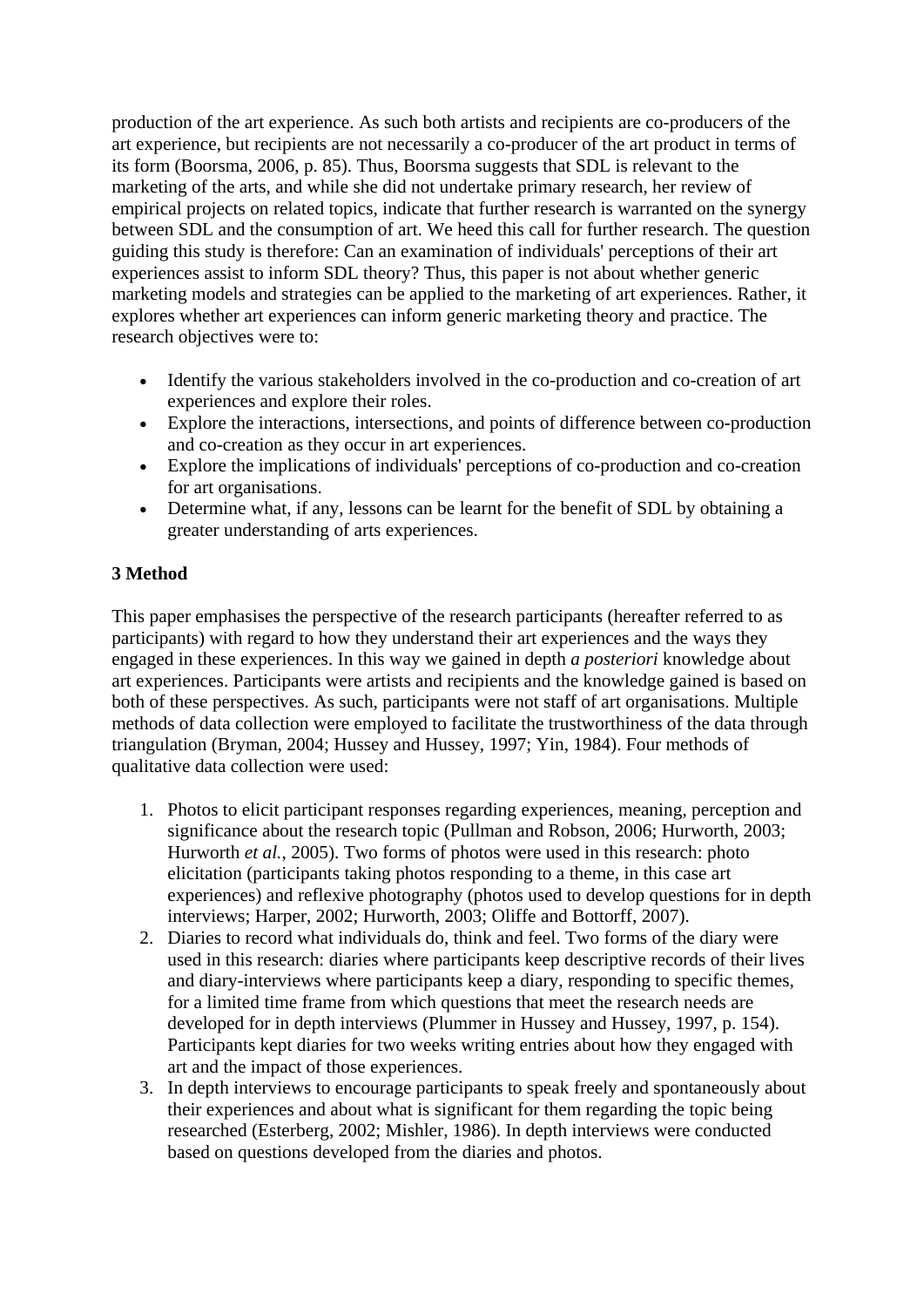4. Focus groups to "produce qualitative data that provide insight into the attitudes, perceptions, and opinions of participants" (Krueger, 1994, p. 19) on a particular predetermined topic. Three focus groups were conducted, each comprising six to eight participants, which explored ideas that were raised in the in depth interviews.

The resulting data were analysed using the two key components of the SDL paradigm – that is, co-production and co-creation. We sought to explore these components with regard to the research objectives.

## **4 Findings and discussion**

There are three key findings of this study, each of which responds to the afore-mentioned research objectives. The three findings all relate to how stakeholders' contributions to coproduction and co-creation allow for synergies to develop between co-production and cocreation, which in turn enhance the possibility of future stakeholder participation. The three findings are:

- 1. There are three stakeholders involved in the co-creation of art experiences which all have critical and different roles.
- 2. Co-creation and co-production are both temporally based and evolving and there are points where they interact and intersect.
- 3. High levels of engagement in co-production enhance individuals' contribution to the co-creation of positive value and make their participation in future co-production opportunities more likely.

Each of the findings is now discussed in detail.

# *4.1 Finding one: there are three stakeholders involved in the co-creation of art experiences which all have critical and different roles*

In this study, participants perceived that there were three key stakeholders that contributed to the co-production and co-creation of art experiences, namely artists, recipients and art organisations. The contribution of all the stakeholders was seen as unique but critical in the co-production of positive art experiences. Positive art experiences were necessary in order for the co-creation of positive value to occur. The three stakeholders were perceived as contributing as follows:

Artists contribute to art experiences as both suppliers and consumers. They supply tangible art products that initiate the co-production of art experiences. They were also perceived as being consumers of art experiences. Their participation involves a series of conceptual and practical processes to explore or express a concept or idea. One participant explained this as starting with:

[...] the decision-making process that an artist is engaged with. Each decision that you take has significance. Each has a different meaning than every other decision. Those meanings are you speaking (May, in depth interview).

Recipients contribute to art experiences as a consumer by receiving the experience. They also contribute to the supply by interpreting or discussing the art product which is part of coproducing art experiences. This involves the conceptual processes of ascribing their own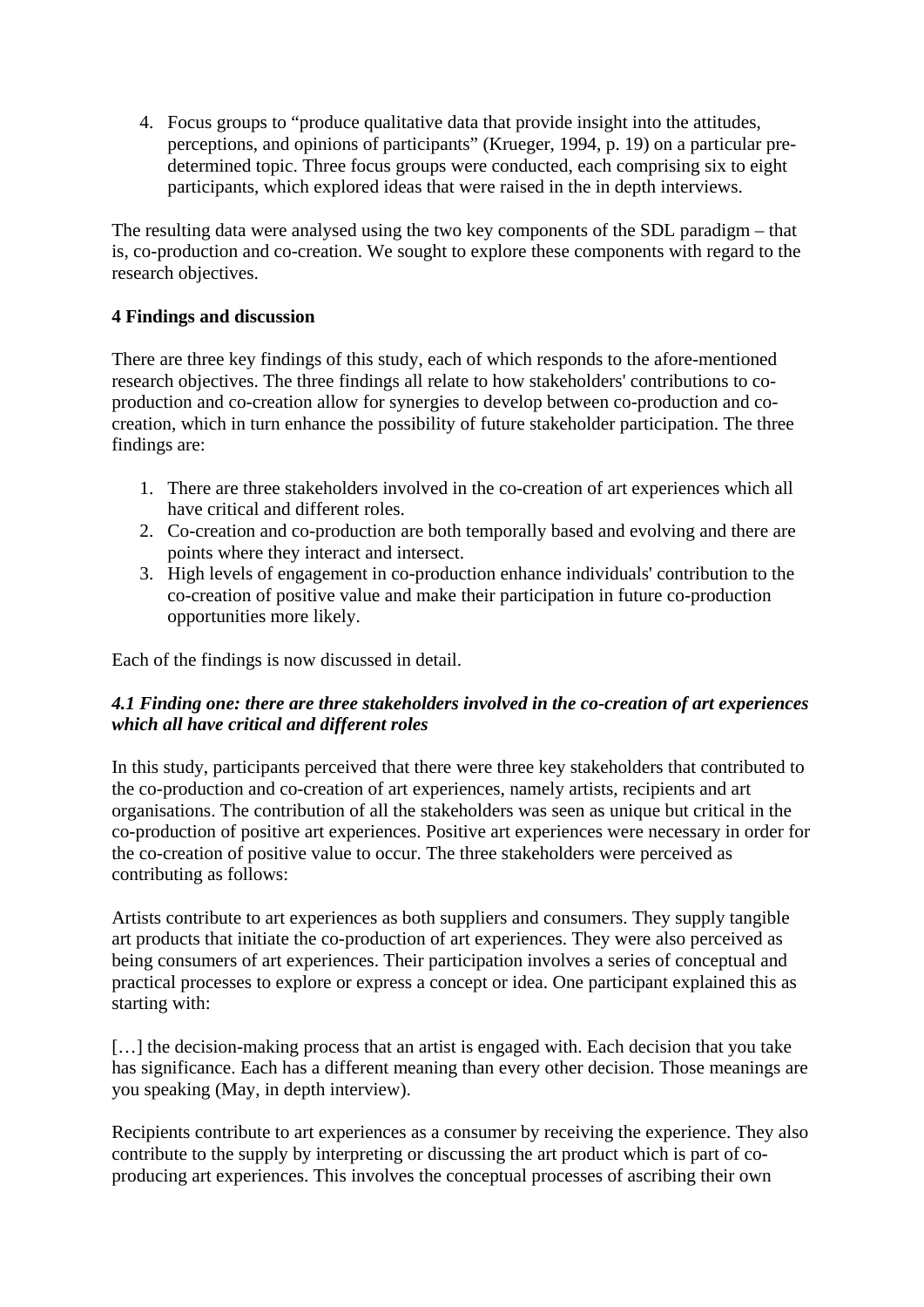meaning and understanding to a work of art. One participant described this in a diary entry stating that:

[...] I think the recipient should work a little. An artwork should arrest and engage the recipient's attention. Art does require thought and an inquiring mind to be fully appreciated. It should not fully explain itself (Cameron, diary entry).

Art organisations contribute to the supply of art experiences by collecting, curating and presenting works of art. Notably, participants felt that art organisations could add to and/or detract from their motivation to co-produce art experiences. Participants also felt that art organisations contributed to the co-creation of the value of their own organisation and the experiences it offers. This was explained by one participant who said:

I think when it's [art is] in a formal setting that there's a perception that there's a value put on it almost immediately […] it's been accepted into a dedicated museum or a gallery that it's perceived to be somehow intrinsically be more profound or whatever. But, I know when I went to the Tate Modern, 90% of the stuff there I thought was crap (Jon, focus group participant).

A participant summed up the involvement of all three stakeholders in an art experience using the following example:

I will be performing at the Palais. This should be very exciting. I hope my songs will be appreciated in style, lyrical content and song structure. Performance is really essential. An audience is the completion to the experience of song writing. The live element is the chemistry that can't be manufactured. I want to move people and I want to be moved and inspired. (Cameron, diary entry).

All three stakeholders' positive contribution was perceived as essential for positive value to be co-created by the art experiences. The art organisation was recognised as being essential for providing the context in which the artist and recipients could have the art experience. The quotation illustrates the interrelated nature of co-production and co-creation between artists, recipients and organisations. Notably, another participant acknowledged that the other stakeholders' contribution could influence an artist when making a work of art:

When I'm doing [art] work, I'm doing it for people to look at and I have no qualms about admitting that I play to the gallery. I want people to like my work and I want to engage them as well. I do spend a lot of time thinking about putting myself in other people's shoes, trying to put myself in as a virtual audience member to my work (Leroy, focus group participant).

These examples point toward an expansion of traditional understandings of co-production and co-creation, which view them as occurring between two stakeholders only: consumers and organisations (Etgar, 2007; Lusch and Vargo, 2006; Vargo and Lusch, 2004). In terms of art experiences, SDL does not account for the co-production and co-creation that occur between artist and recipients, which were viewed by participants as an inherent part of all art experiences. Furthermore, artists and recipients were seen as contributing to the supply and consumption of art experiences, whereas SDL is premised on individuals holding only the role of consumer. Those engaged with art often inhabit a dual role of both supplier and consumer of art experiences. One participant described this in their interview as: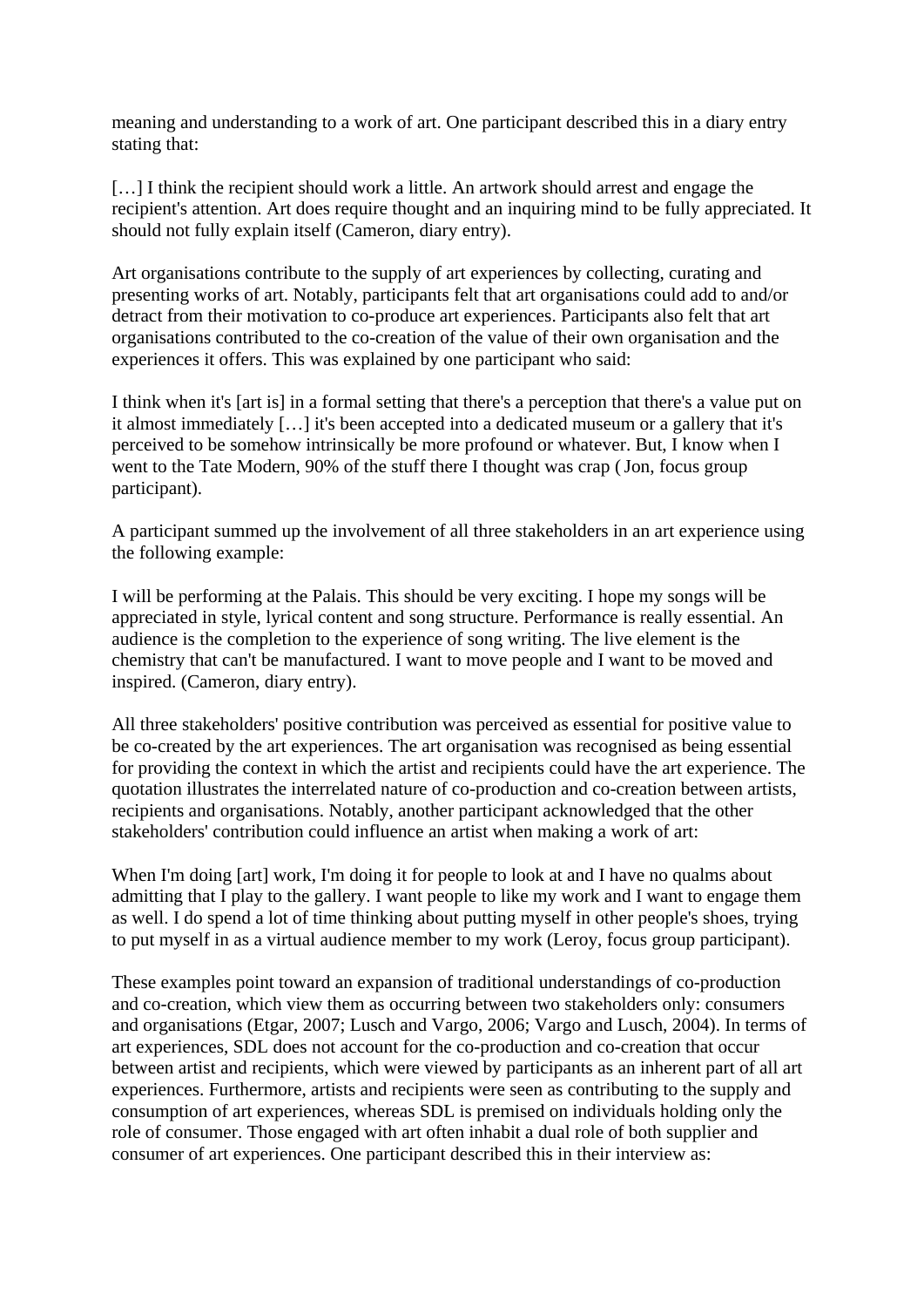Art [experiences are] the result of an artist saying what they think […] it starts as a process of communication in visual form, and continues when the recipient encounters it and decides what they think it means [...] As an artist, I would want to produce something that has a meaning but that the recipient can also do with that meaning what they find relevant (May, diary entry).

Another participant echoed this sentiment stating:

For me it [an art experience] is about making something for an audience, putting it there on show and an audience seeing it and reforming it. There is a whole kind of two way process (Sarah, in depth interview).

Another participant concurred with this view commenting "[…] In many ways art is static and only comes alive at the willingness of its observer" (Cameron, diary entry). As described earlier, scholars (Boorsma, 2006; Dewey, 1958; Fillis, 2006) have either explicitly or implicitly argued that co-production and co-creation occur between artists and recipients, however the influential role of the art organisation in this exchange has not been teased out in detail. This study found that the dynamics of the relationships between artists, recipients and art organisations is a key factor in determining the extent to which co-production and cocreation exist in art experiences.

# *4.2 Finding two: co-creation and co-production are both temporally based and evolving and there are points where they interact and intersect*

While, Lusch and Vargo's (2006) view is that co-production is one component of co-creation, we found that there are points where co-production and co-creation in art experiences both interact and intersect. This interaction can be found in the key dimensions of the coproduction of an art experience, which were also perceived by participants as comprising the value (co-creation) of that experience for individuals. The co-production of art experiences on the part of artists or recipients is comprised of one or more of these dimensions. When these dimensions were manifest in a positive way, the value that was co-created was also positive. Therefore, these dimensions directly related to both the co-production of the art experience and the co-creation of the value of that experience. This is the point of intersection and interaction between co-creation and co-production. The dimensions are:

• Connection refers to relationships between people (such as between artists and recipients or between recipients). A participant described this a diary entry as:

My best friends are people that share a similar life perspective that has been affected by art and arts related activities and interests […] my life [is] truly enriched by art related associations (Isabelle, diary entry).

- Discourse refers to art as form of exchange between people. A participant explained, "Music teaches you a lot about things, just world concepts and things that are going and so does visual art. So it's a very strong way of communicating new ideas" (Jade, focus group participant).
- Meaning-making refers to how people make meaning of their lives and their world. One participant explained that: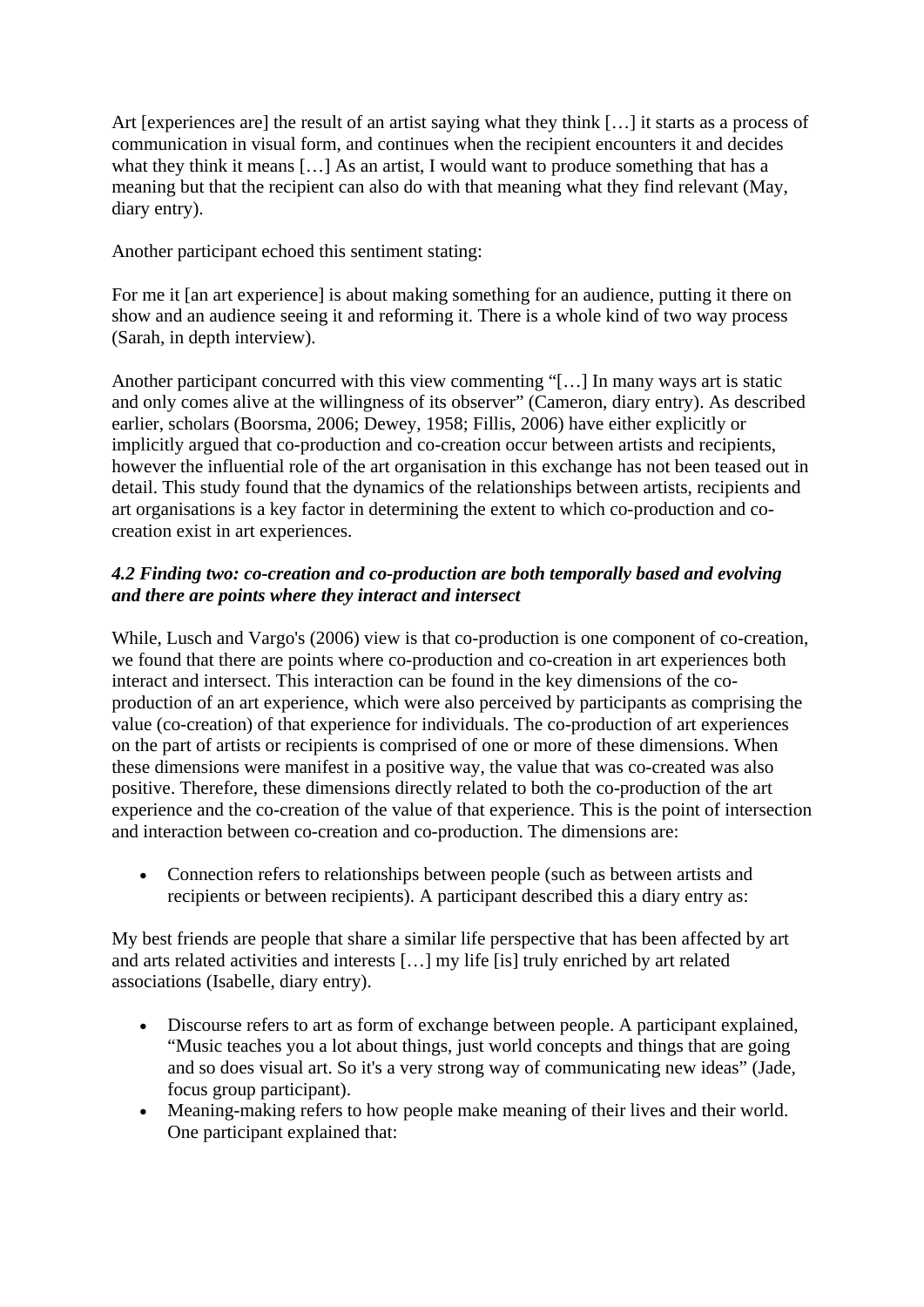The life experience that you have you certainly use [when making art]. I spend a lot of time thinking. But if I didn't then I wouldn't come up with the artwork. So, I do spend a lot of time thinking about the experiences I've had in life and the way I experience people and that becomes really important to then make some kind of visual or musical statement. Not because I think people need to hear it or see it, just that it's something for me I need to do (Cameron, in depth interview).

 Perception refers to how people view themselves and their world. A participant explained that art can:

[…] bring into focus something that you might never have thought about, and it might give you an insight into somebody else's way of life, the way a different community functions, or the way a different religion, that you may never have any conception of (Jon, focus group participant).

Sensation refers to impact on the senses. A participant commented:

The most important thing is that either the artist or the artwork itself expresses, an emotional point of view of the world, because otherwise I can't see why there would be any other point (Rusty, in depth interview).

 Wellbeing refers to a general sense of contentment with one's self, one's life and the world. One participant wrote in a diary entry:

Art directs the obsessiveness of my thoughts. Without art in my life, I would be emptier and a boiling pot of angst. It is a slow release of internal discoveries (Cameron, diary entry).

This study identified that the co-production and co-creation of art experiences are not static. Indeed, we found they are evolving processes of constant supply and demand as each moment of engagement with an art product simultaneously supplies the art experience and allows the individual to consume it. The art experience is not only co-produced when artists or recipients initially engage with the work of art, but also recurs when they physically or conceptually engage with it in the future. A participant described this, explaining:

There's loads of stuff produced that's aesthetically pleasing, but what makes something enduring? What makes you want to look at it now and in 10 or 15 or 20 years time? If I like a film I'll watch it ten or 15 times. I'm not going to watch a Hollywood blockbuster that's a cutting edge of technology or technique, but is hollow, doesn't say anything, doesn't have a narrative I can identify with. For me it needs to say something to you. If it doesn't say anything then it's just nice to look at (Jon, focus group participant).

Our research indicates that the more intense the co-production, the greater the co-creation of positive value of that experience. Consequently, co-production and co-creation are both temporal (occurring at any moment of initial or recurrent engagement with the work of art) and evolving (each action of co-production influences future actions of co-production and influences co-creation).

# *4.3 Finding three: high levels of engagement in co-production enhance individuals' contribution to the co-creation of positive value and make their participation in future coproduction opportunities more likely*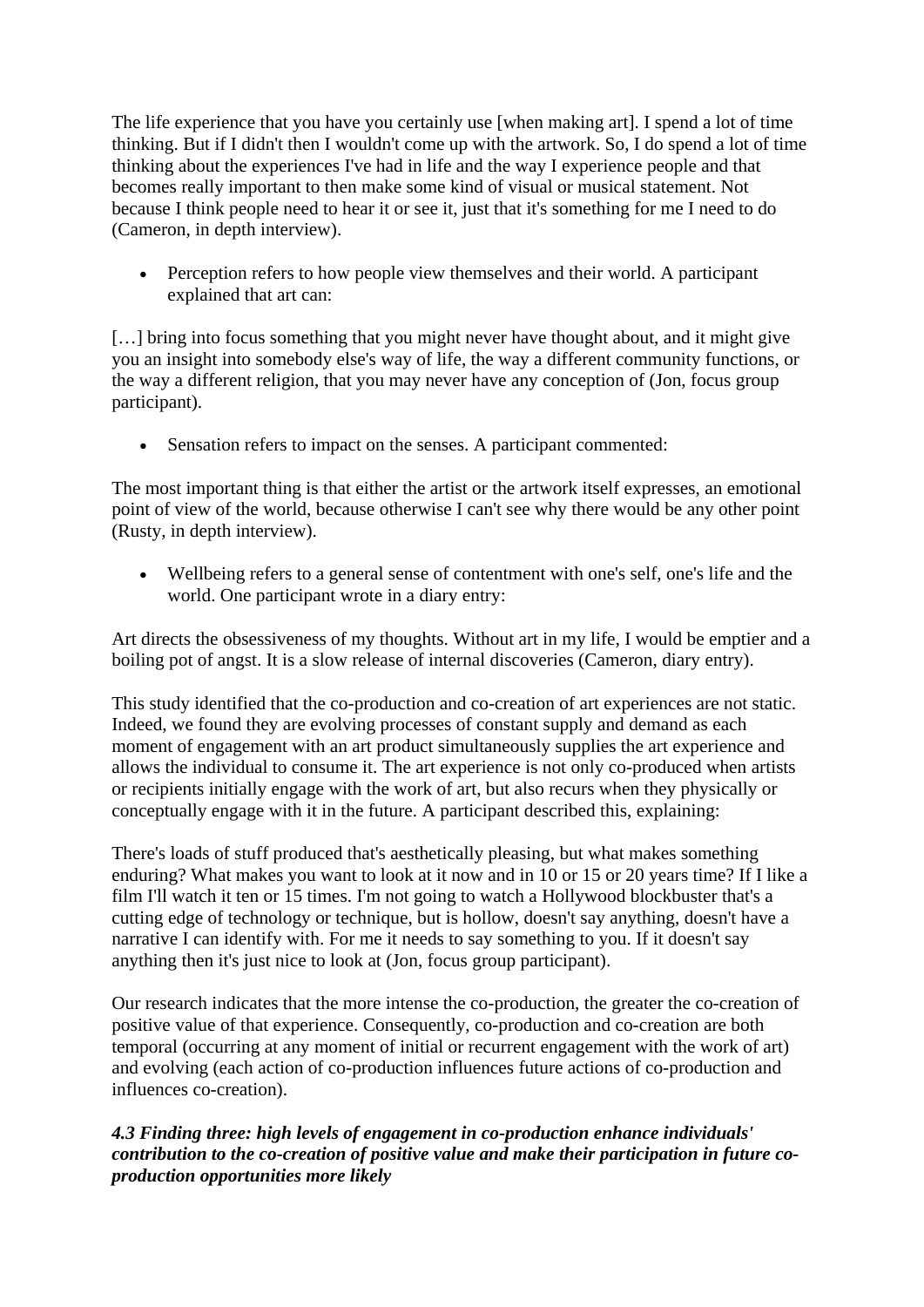Co-production emerged when participants felt intensely engaged with art and became empowered to create their own experiences around the art product. One participant described the intensity of co-producing an art experience stating:

There is certain sort of thing that really is a pure kind of joy […] it is like that spark that opens the door to certain ideas that you might not have seen before, or dreamt before. That is amazing […] That can be so incredibly energetic, full of energy, because you have an idea that you are trying to flush out […] It really embodies the whole person' (Anthea, in depth interview).

These comments confirm Etgar's (2007) proposition that there is increased demand from consumers for experiences and that there is also recognition by organisations that creativity (such as that derived from co-production, co-creation and art experiences) is important to consumers. In addition to this, this study found the greater the resonance the work of art had with a participant, the more the participant was involved in the co-production of the experience surrounding it: that is, the more they were involved in the tangible (artists) or conceptual processes (artists or recipients) of creating the art experience. One participant explained this by saying:

It [a work of art] would have to sort of connect with me somehow for me to even think about whether I am connecting with it. If it didn't speak to me, then yeah, I'm not particularly interested in it and it doesn't have a big impact on me. If it doesn't speak to you than you don't pay any attention to it at all' (Susan, focus group participant).

Participants exercised autonomy in the co-production of art experiences and in the cocreation of the value that results from those experiences. When art experiences that were perceived as having potential for co-production were not provided by an art organisation, participants engaged in other art experiences. As Boorsma (2006, p. 85) concluded, "Arts marketing should aim to support the artistic experience as a core customer value." When this is deficient participants sought experiences offered by other art organisations or to produce their own art experiences beyond those offered by art organisations. For example, in this study many participants took photos of street art and graffiti explaining that this was how they enjoyed art most frequently due to physical and financial accessibility and intellectual resonance. One participant explained this in an interview stating that:

I reckon there's certain art that I've viewed which I find inspiring and also some that makes me feel shit: like high art, like art galleries and stuff like that, if I go and see an art exhibition, I'm less aware of the art I'm seeing and more aware of the annoying people around me and all the cramped space […] Obviously the art isn't strong enough to be able to carry me. You can walk down an alleyway and just see art […] street art was one of the strongest impacts because it is around you all the time' (Rusty, in depth interview).

Another participant expressed a similar sentiment stating:

If you were to say, "How many times have I gone to the theatre? How many times have I gone to the cinema? How many times have I gone to the art gallery?" It would probably be "sometimes". But there are all these other aspects, like listening to the radio, reading books, looking at magazines, going into people's houses, seeing what they've got on the walls, walking past things and just looking at them. Then there's probably not a time when I'm not involved in it [art] (Sascha, focus group participant).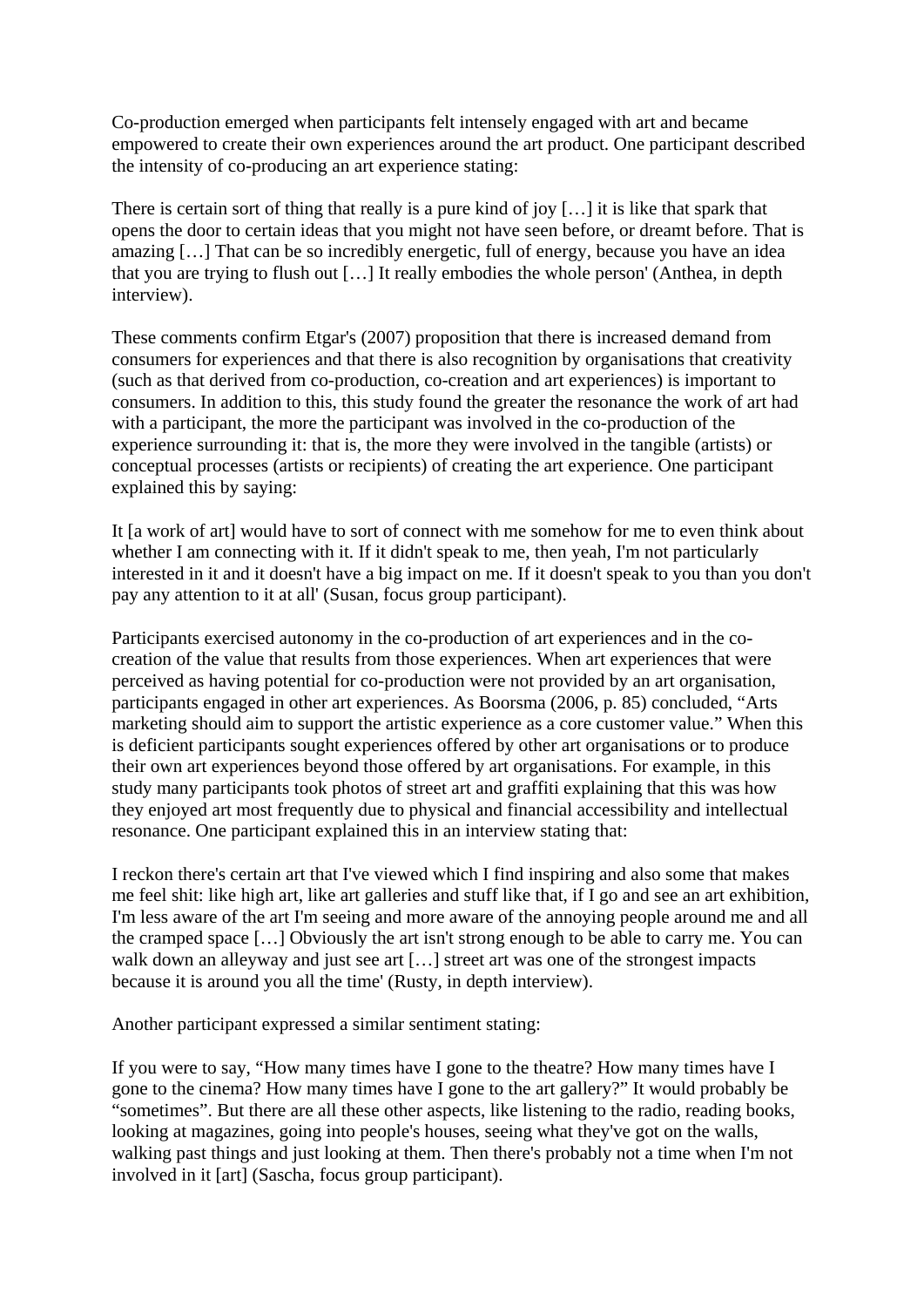In addition to that, this study found that there were factors extraneous to art experiences, but specific to each participant, which significantly influenced the ability to participate in coproduction and consequent co-creation of an experience. Notable factors that emerged were:

• The unique circumstances and history of the individual experiencing the art. This included the cultural background; early exposure to art; and personal tastes and interests. An interview participant explained:

I think there are reasons why it [art] hasn't been valued. One, people don't understand it and two, they haven't seen it imparted by people who are passionate about it. It's no wonder kids are turned off [art] who become adults who turn their children off it (Jon, focus group participant).

- Geographic and intellectual access to art. The following focus group participants' statement encapsulates this factor: "When it's [arts] in a formal setting it just puts up barriers for people, where other places are more accessible" (Fiona, focus group participant).
- The individuals' economic means comparative to the cost of having an art experience. One participant explained:

I thought that my kids would go and see heaps at the theatre and dance. But the reality is that it just doesn't happen nearly as much as I would like it to because by the time we all go its two hundred dollars It's really frustrating (Sascha, focus group participant).

 The time the individual was able to allocate to an art experience. A participant commented:

Currently my art practice is very limited partially because I am a stay-at-home mom with two young children. Finding private time is difficult. Finding quality private time to make [art] work is extremely difficult. I used to stay up all night making work if I felt like it – no more (Isabelle, diary entry).

 The extent to which a particular art experience resonated with an individual. This was a concept that was found repeated across all forms of data collected. One participant explained how the concept is manifest for them, stating:

What I respond to regardless of whether it's something that I sympathise with or not, is honesty in a work [of art]. If something strikes me as contrived, then it will just leave me cold, I may as well not be there (Jon, focus group participant).

These factors were perceived by participants as being enablers or barriers to co-production, which in turn influence co-creation. Boorsma (2004) comments that it is essential for art consumers to be willing to co-produce and co-create experiences. The findings of this study validate this comment (the potential art experience needed to resonate with the participant), and expand on it: consumers not only need to be willing to co-produce or co-create, but also must be able to in terms of cost, time and access.

Etgar (2007) noted that the primary motive for co-production is the desire on the part of individuals to customise experiences to suit to their needs. Within art experiences this is very pertinent. An exchange between two focus group participants demonstrated how individuals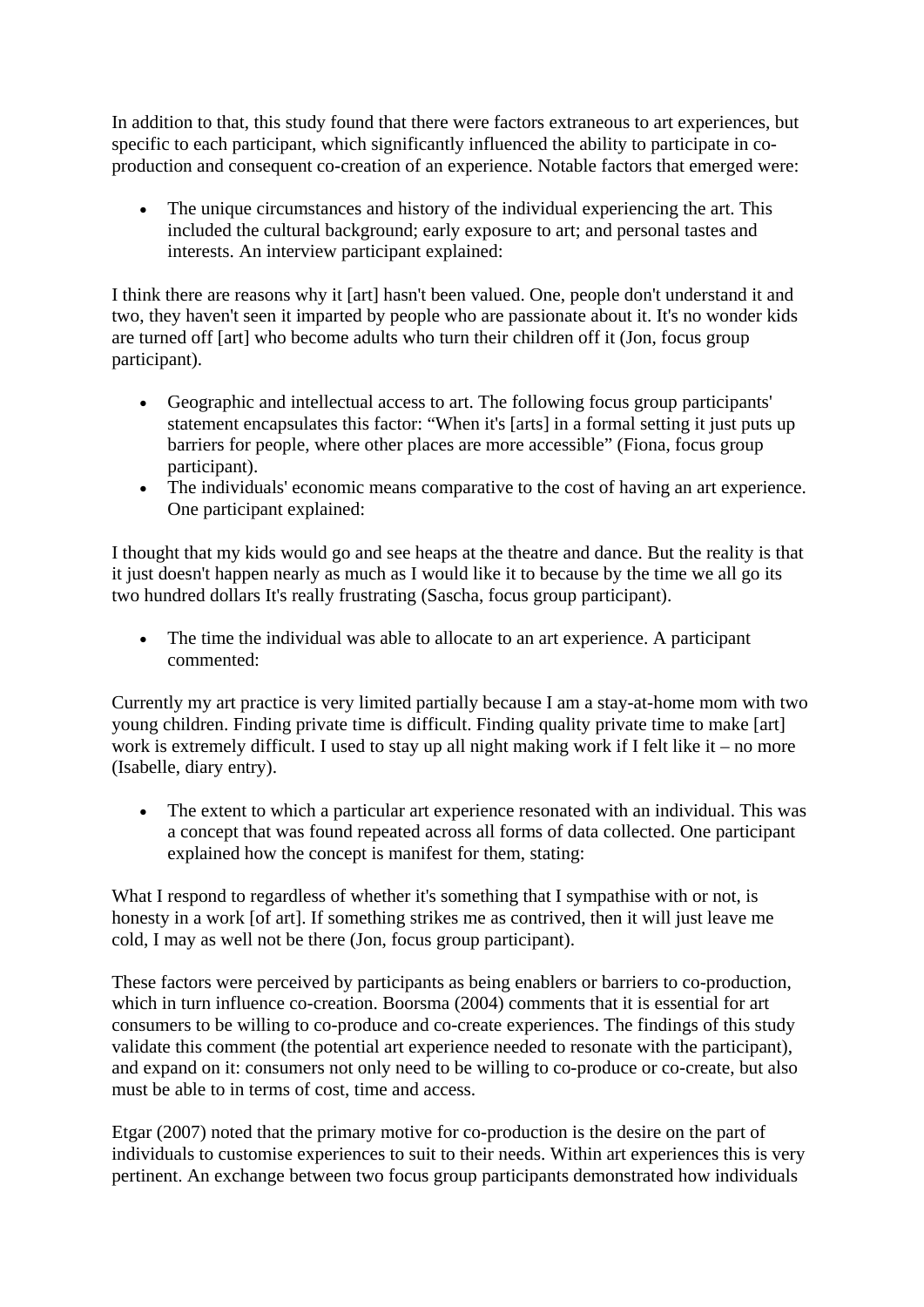customise art experiences to heighten the positive impact of those experiences. The participants were discussing how galleries could be overcrowded or noisy and how this may detract from the art experience:

Francine: Sometimes that's the only way you can view the art. So when you're in a gallery, sometimes you're never going to see that picture otherwise. I've found sometimes that if you can take music with you and listen to music, then you don't notice what's going on around you.

Celeste: You're actively changing your environment so that you can engage with the art in a different way. That's interesting.

#### **5 Contributions, implications and recommendations**

There are three significant contributions that this study makes to the SDL paradigm, namely:

First, this study highlights that, within the context of the art experiences, co-production and co-creation involve three key stakeholders: artists, recipients and art organisations. SDL however emphasises only two: organisations and consumers. Organisations would be remiss in not considering all potential stakeholders of the co-production and co-creation of an experience when designing and marketing experiences. Notably this study also identified that in relation to art experiences, individuals (as artists and recipients) can play roles of supplier and consumer in one experience. Further research in relation to stakeholders and also in relation to the dual role is recommended to determine whether a refinement of SDL is warranted. Furthermore, the study found that the dynamic between stakeholders is a critical factor in the success of consumption experiences. Organisations may benefit from devising strategies to encourage greater dialogue and connection between all stakeholders involved in co-production and co-creation. A recommendation for further research is to explore ways to nurture beneficial relationships and dialogue between stakeholders of experiences with the intention of encouraging co-production. Furthermore, as stated earlier in the paper, the study focussed on the perspectives of individuals (that is artists and recipients) and no data was obtained directly from art organisations. This is a limitation to the knowledge gained and obtaining these perspectives is a recommendation for further research.

Second, this study indicates that with regard to art experiences there are synergies between the processes and dimensions of co-production and the processes and dimensions of cocreation. This suggests that, with regard to art experiences, co-production may not simply be one component of co-creation as the most recent definitions used within SDL posit, but rather that there are intersections and interactions between the two. The attempt by scholars to determine distinct definitions of the two may have in fact resulted in their synergies being overlooked. The higher the level of individuals' co-production of art experiences the greater likelihood of positive value being co-created. Furthermore, the greater the possibility of individuals engaging in other co-production experiences in the future. Understanding the relationship between the two components of SDL is important knowledge for organisations. Further research is warranted into this nexus between co-production and co-creation and into the influence of the nexus on individuals' future involvement in co-production experiences.

Third, this research found that while individuals are attracted to co-production possibilities there are factors that are external to an experience that can act as either barriers to or facilitators of co-production, and that consequently impact on co-creation. Greater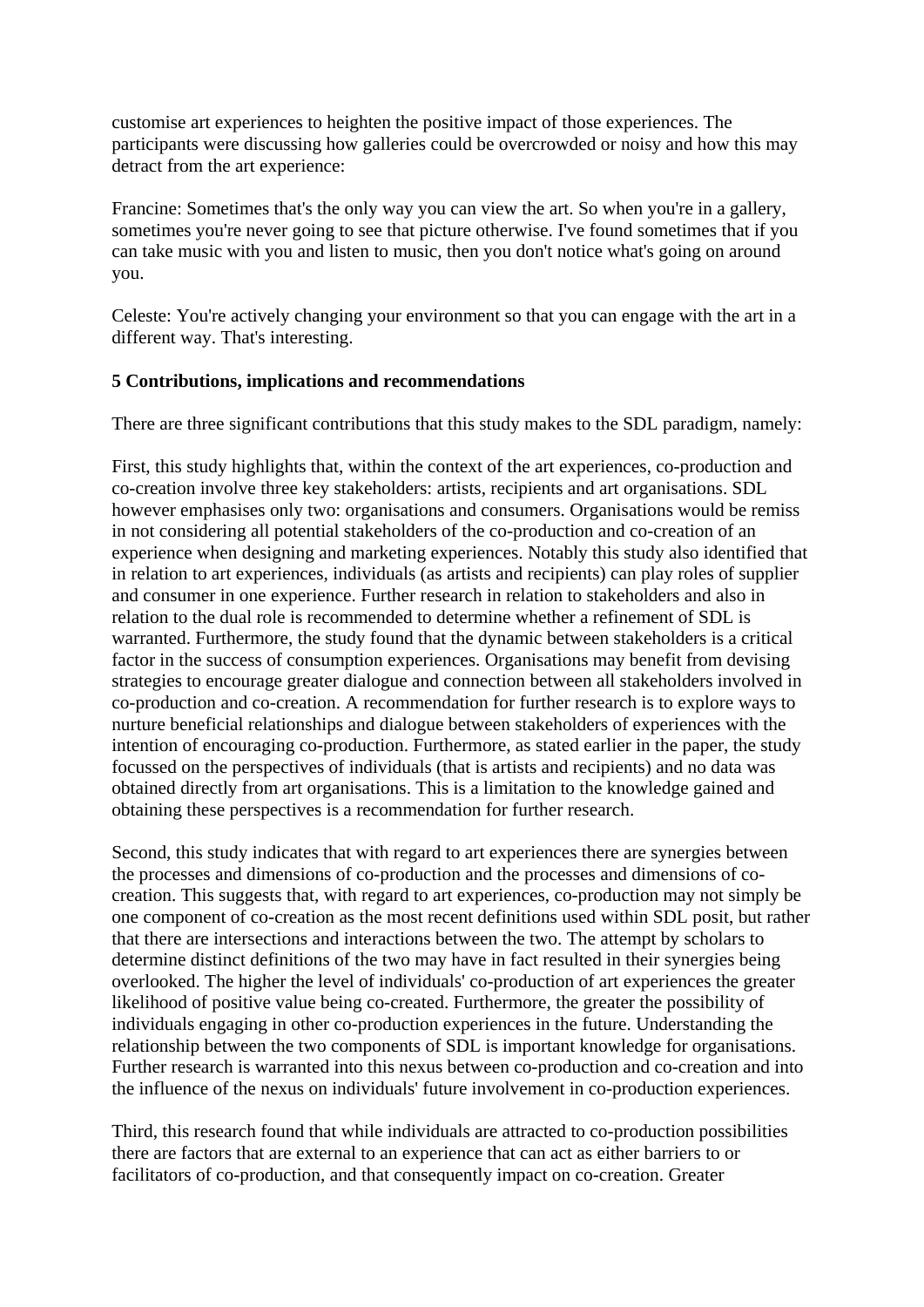consideration of the influence of external factors on co-production and co-creation may be of use to SDL development. A recommendation for future research is explore potential facilitators of and barriers to co-production.

## **6 Conclusion**

This exploratory study has made a contribution to knowledge about the co-creation and coproduction processes of SDL, particularly in regard to art experiences. For art organisations, it is clear that to not consider co-production and co-creation in programming and marketing strategies is a great risk as individuals have both the desire and capacity to produce their own art experiences that they believe will be of value. It is because the consumption of art is an extraordinary consumption experience that it offered the opportunity to explore co-creation and co-production in an in depth manner. Exploration of the case of art experiences exposes areas of future research toward the development of SDL. It must, however, be acknowledged that while this study provides insights into co-creation and co-production and information for SDL, the findings are based on a small sample of participants. The use of multiple forms of data and that the fact that an *a posteriori* lens was used to explore these concepts goes some way in overcoming this deficiency. As such is hoped that the findings of this study will be looked upon with trust and that they will inform proponents of SDL and those seeking to develop this theory for more widespread application.

## **Notes**

- 1. The definition of art employed in this research is: any creative endeavour or expression undertaken, identified and defined as such by the participants in the research. This includes institutionalised art (art that is connected to subsidised art institutions, most commonly fine art or high art institutions, including visual art, performing art and literature); populist art (art that is not connected to subsidised art institutions and includes popular art (such as the movies), alternative or outsider art (such as comics or graffiti), self-orientated art (art for personal satisfaction and expression), embedded art (such as graphics and design), recorded art, or art in the everyday).
- 2. There are art experiences that occur outside of art organisations and therefore the coproduction and co-creation would only involve artists and recipient. However, they are beyond the scope of this paper, which focuses on experiences within art organisations. There are also art experiences that are self-orientated and never involve a recipient or organisation (for example playing a musical instrument alone or writing creatively without the intention of another person reading it). Again, these experiences are considered beyond the scope of this paper.

## **References**

Bamford, A. (2006), "The arts as floating signifier: the challenges of defining the arts and their impact in a global world", paper presented at the 4th International Conference on Cultural Policy Research, 12-16 July, .

Boorsma, M. (2006), "A strategic logic for arts marketing: integrating customer value and artistic objectives", *International Journal of Cultural Policy*, Vol. 12 No.1, pp.73-92.

Bryman, A. (2004), *Social Research Methods*, 2nd ed., Oxford University Press, Oxford, .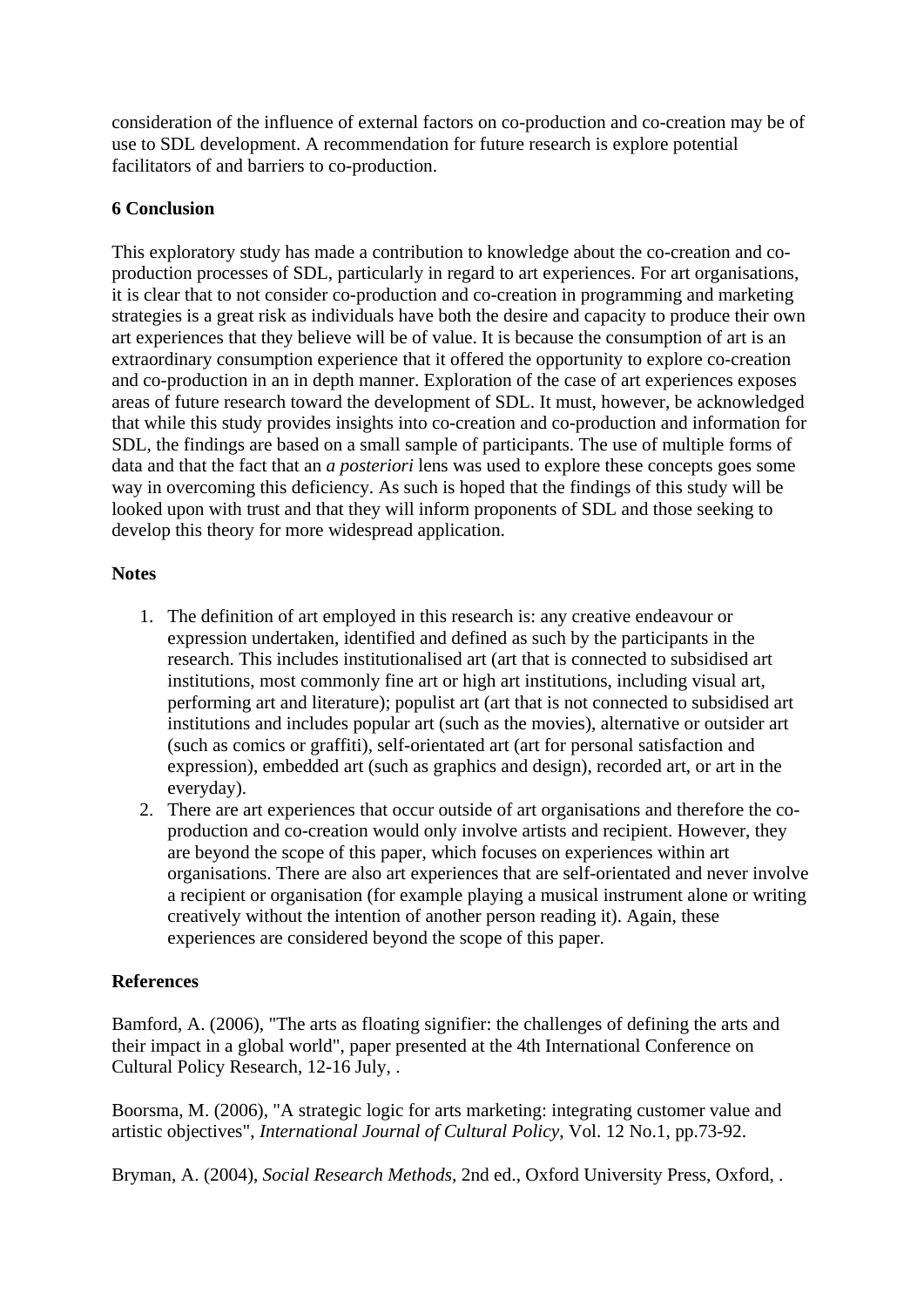Dewey, J. (1958), *Art as Experience*, Capricorn Books, New York, NY, .

.

Esterberg, K.G. (2002), *Qualitative Methods in Social Research*, McGraw-Hill, Boston, MA,

Etgar, M. (2007), "A descriptive model of he consumer co-production process", *Journal of the Academy of Marketing Science*, Vol. 36 pp.97-108.

Etgar, M. (2008), "A descriptive model of he consumer co-production process", *Journal of the Academy of Marketing Science*, Vol. 36 pp.97-108.

Fillis, I. (2004), "The theory and practice of visual arts marketing", in Kerrigan, F., Fraser, P., Ozbilgin, M. (Eds),*Arts Marketing*, Elsevier, Oxford, pp.119-38.

Fillis, I. (2006), "Art for art's sake or art for business sake: an exploration of artistic product orientation", *The Marketing Review*, Vol. 6 No.1, pp.29-40.

Gummesson, E. (2008), *Total Relationship Marketing*, 3rd ed., Elsevier, Oxford, .

Harper, D. (2002), "Talking about pictures: a case for photo elicitation", *Visual Studies*, Vol. 17 No.1, pp.13-26.

Holbrook, M.B., Hirschman, E.C. (1982), "The experiential aspects of consumption: consumer fantasies, feelings and fun", *Journal of Consumer Research*, Vol. 9 No.2, pp.132- 40.

Hurworth, R. (2003), *Photo-Interviewing for Research*, available at: http://sru.soc.surrey.ac.uk/SRU40.html, .

Hussey, J., Hussey, R. (1997), *Business Research: A Practical Guide for Undergraduate and Postgraduate Students*, Macmillan, London, .

Hurworth, R., Clark, E., Martin, J., Thomsen, S. (2005), "The use of photo-interviewing: three examples from health evaluation and research", *Evaluation Journal of Australasia*, Vol. 4 No.1/2, pp.52-62.

Jackson, P.W. (1998), *John Dewey and the Lessons of Art*, Yale University Press, New Haven, CT, .

Krueger, R.A. (1994), *Focus Groups: A Practical Guide for Applied Research*, 2nd ed., Sage, Thousand Oaks, CA, .

Lusch, R., Vargo, S. (2006), "Service-dominant logic: reactions, reflections and refinements", *Marketing Theory*, Vol. 6 No.3, pp.281-8.

Lusch, R., Vargo, S. (2008), "Service-dominant logic", available at: www.sdlogic.net/index.html (accessed 17 October 2008), .

Mishler, E.G. (1986), *Research Interviewing: Context and Narrative*, Harvard University Press, Cambridge, MA, .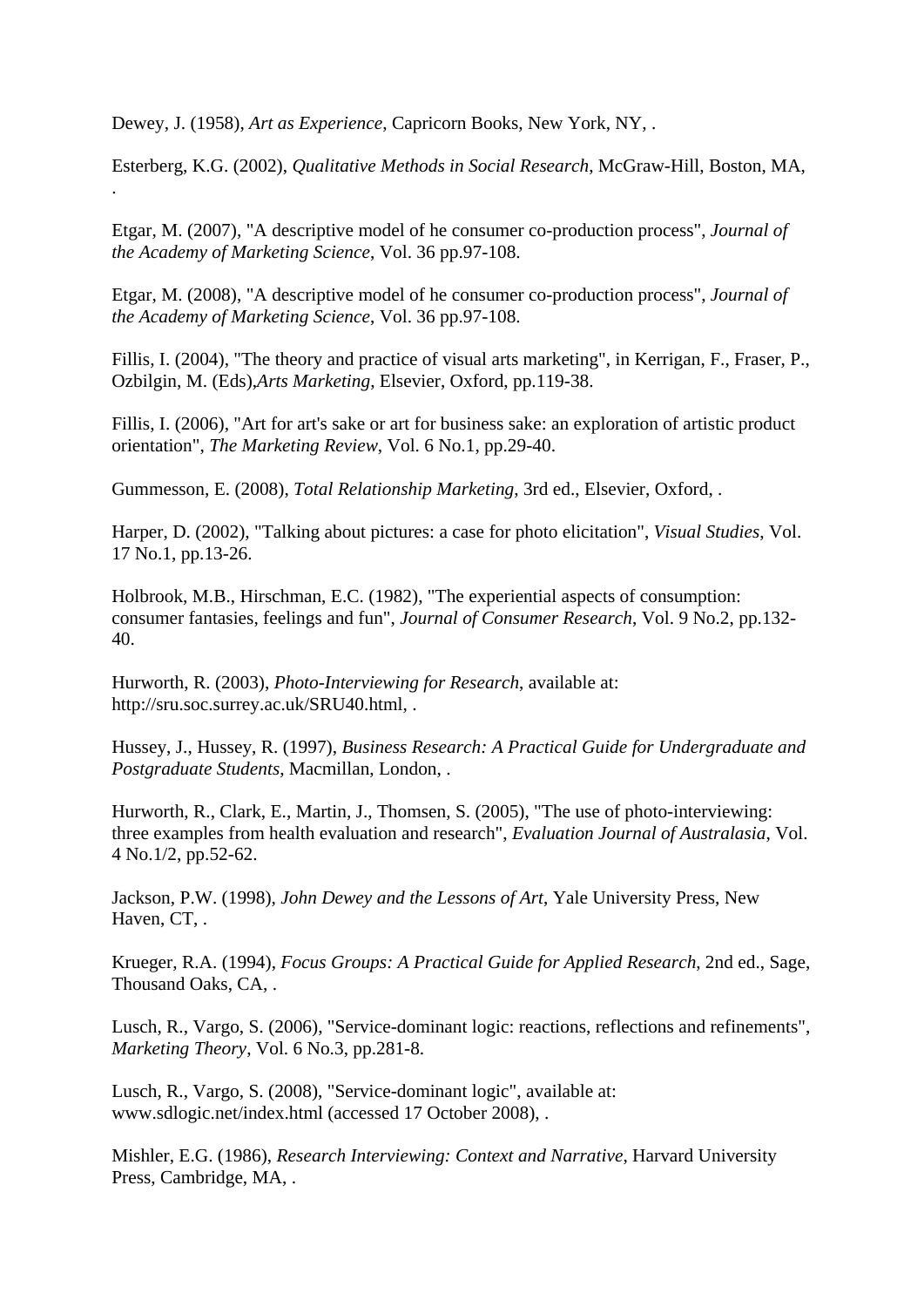Oliffe, J.L., Bottorff, J.L. (2007), "Further than the eye can see? Photo elicitation and research with men", *Qualitative Health Journal*, Vol. 17 pp.850-67.

Prhlahad, C.K., Ramaswamy, V. (2000), "Co-opting customer competence", *Harvard Business Review*, Vol. 78 No.1, pp.79-81.

Pullman, M., Robson, S. (2006), *A Picture is Worth a Thousand Words: Using Photo Elicitation to Solicit Hotel Guests Feedback*, The Center for Hospitality Research, Cornell University, Ithaca, NY, School of Hotel Administration, CHR Tool No. 7, .

Rowley, J., Kupiec-Teahan, B., Leeming, E. (2007), "Customer community and co-creation: a case study", *Marketing Intelligence & Planning*, Vol. 25 No.2, pp.136-46.

Saren, M. (2007), "Marketing is everything: the view from the street", *Marketing Intelligence & Planning*, Vol. 25 No.1, pp.11-16.

Schembri, S. (2006), "Rationaizing service logic, or understanding services as experience?", *Marketing Theory*, Vol. 6 No.3, pp.381-92.

Sigurjonsson, N. (2005), *Young Audience Development and Aesthetics: John Dewey's Pragmatist Philosophy and its Implications for Orchestra Management*, paper presented at 8th International Conference on Arts and Cultural Management, Montréal, Canada, 3-6 July, .

Vargo, S., Lusch, R. (2004), "Evolving to a new dominant logic for marketing", *Journal of Marketing*, Vol. 68 pp.1-17.

Vargo, S., Lusch, R. (2006), "Service-dominant logic: what it is, what it is not, what it might be", in Lusch, R., Vargo, S. (Eds),*The Service-dominant Logic of Marketing*, M.E. Sharpe, Armonk, NY, pp.406-20.

Yin, R.K. (1984), *Case Study Research: Design and Methods*, Sage, Thousand Oaks, CA, .

#### **About the authors**

Tabitha Ramsey White has recently submitted her doctoral dissertation that explores individuals perceptions of the impact of art. She has worked on various arts and culture related research projects at Deakin University and lectured in the Arts Management Programs at Deakin University and the University of Melbourne. She has also worked in the visual art sector in Australia and the USA including curatorial, public program and research roles. She has an MA (with merit) in Museum Studies from the University of Sydney. Tabitha Ramsey White is the corresponding author and can be contacted at: tabithawhite@paulwhiteart.com

Anne-Marie Hede is an Associate Professor of Marketing in the School of Hospitality Tourism and Marketing at Victoria University. Prior to this, she worked at Deakin University. She has been involved in a number of research projects that have focused on cultural events, destinations and attractions. She is co-supervisor of Tabitha's doctoral research.

Ruth Rentschler is an Interim Head, Bowater School of Management and Marketing, Deakin University. She has published widely in the cultural field including the *Cultural Industries Handbook*, *Shaping Culture*, *Innovative Arts Marketing*, *The Entrepreneurial Arts Leader*